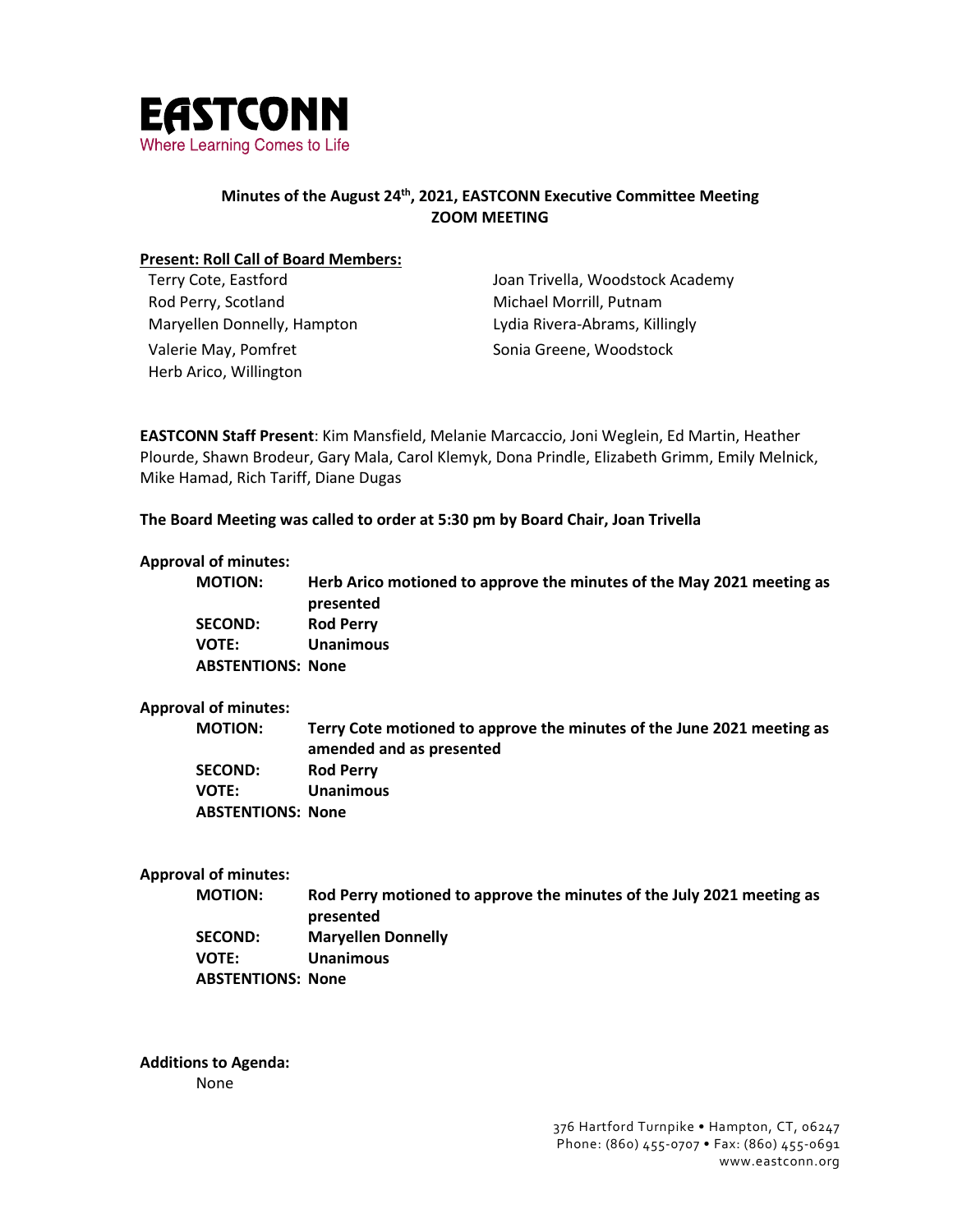### **Audience with Citizens:**

None

# **EARLY CHILDHOOD COMMUNITY ASSESSMENT PRESENTATION – KIM MANSFIELD:**

Discussion followed around transportation and enrollment ALSO Child Care Options – working on creative ways to bring services directly to the facilities for Head Start families Windham site does collaborate with EASTCONN Adult Ed Discussion around recruitment for the non-English speaking individuals

# **COMMITTEE REPORTS:**

# **Policy:**

- The Sub-Committee finalized review of the By-Laws
- Mailed them to EASTCONN districts (30-day notice) per Article in By-Laws
- Will complete the 6000 Series of Policies at next Sub-Committee Meeting

#### **Finance:**

• The Sub-Committee met last Thursday - reviewed the financials - and cash balance - \$650k in the bank

# **Facilities:**

- The Sub-Committee met last week at QMC
- David Brown, the new principal, gave the group a tour and the group discussed where the program is at and thoughts about the facility moving forward
- QVCC has been very responsive to EASTCONN's needs

# **Introduction of Shawn Brodeur, the new Director of Facilities**

General discussion about NRP and also the status of the cafeteria at QVCC

- $\bullet$  Signed a five-year agreement for NRP all issues have been resolved will actively look to relocate in the future
- $\bullet$  EASTCONN Food service is operating out of QVCC at this time actively working with the President of QVCC on a Memorandum of Understanding for full use of the facility

# **HEAD START UPDATES:**

- $\bullet$  First day of school for EC schools is 8/30.
- New location for the Head Start Program in Plainfield this facility also houses the senior center which will allows for multi-generational opportunities. There will be an open house – look for Save the Date
- Putnam moved to bigger classroom
- Enrollment is low right now 53% enrolled in programs
- Doing a lot of recruitment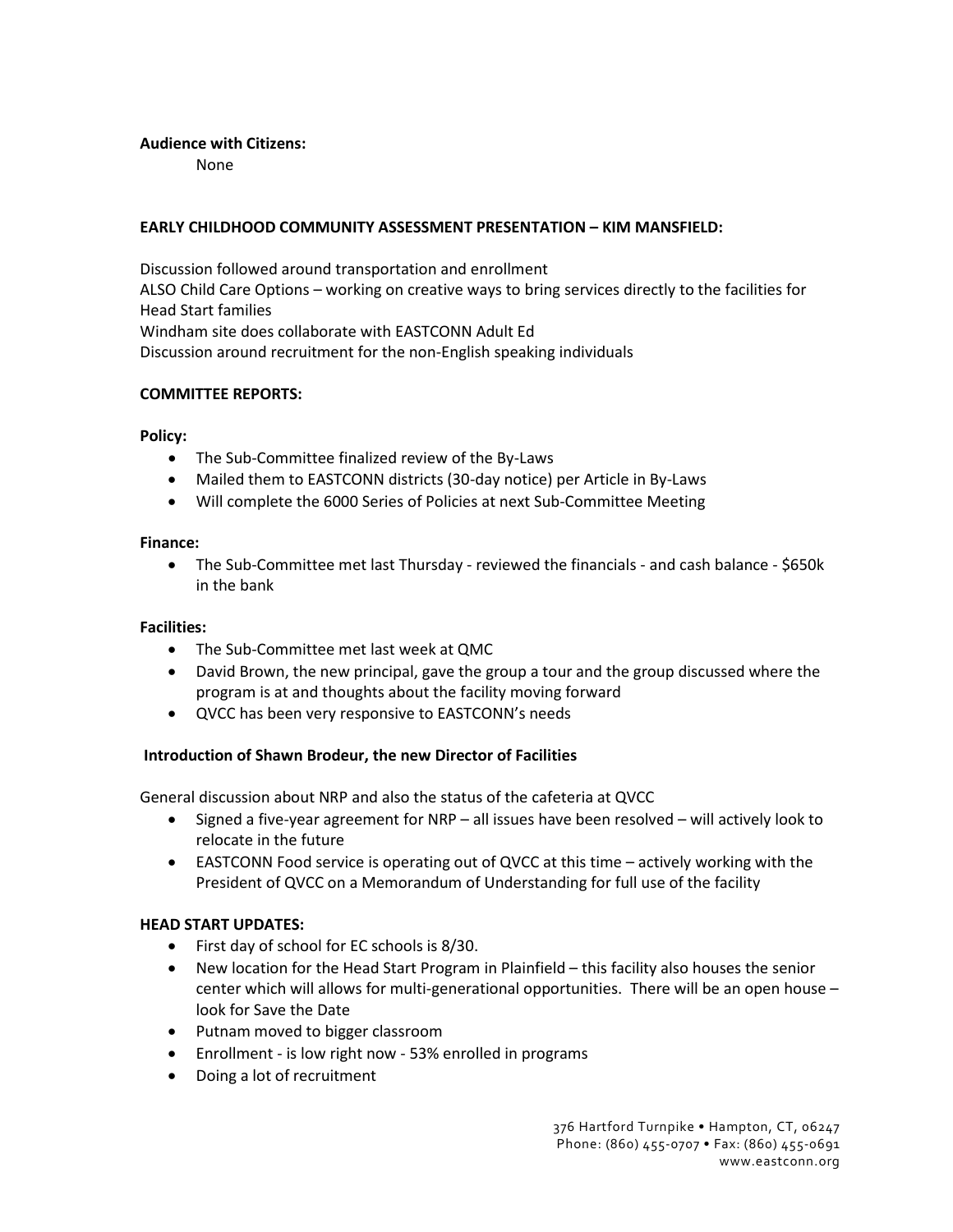### **NEW BUSINESS:**

# **Enrollment summary:**

- $\bullet$  QVC down 11
- $\bullet$  Others up a little
- Will monitor the enrollment through August anticipate receiving more students as the year progresses

Discussion around LEAP and WAC closing:

- LEAP students went back to their home districts
- $\bullet$  WAC students have been absorbed at NRP expanded NRP to accommodate the students the EXCELS program
- Temporary wait list until they recruit and hire additional staff

# **EXECUTIVE DIRECTOR'S REPORT:**

- Discussion around the May and June reports
- Will provide the July report at the September 2021 meeting. Discussion around the status of the ESSER funds, the Health Care Bid and the GEER Project
- NAEYC Accreditation began in January of 2021
- Discussion around the recruitment process to hire candidates in all divisions
- Also discussed raising the wage rate to be more competitive but then revenue becomes an issue
- Transportation also discussed
- $\bullet$  We are holding our own at this time but the lack of qualified drivers will have an impact on all the programs
- Different Licenses for different transportation vehicles
- The first day of school has been pushed to  $8/27 -$  due to the closing of EASTCONN on  $8/23$ due to the inclement weather
- Hampton was closed due to no power and issues with the main server
- Working to comply with vaccine mandates for ALL staff all staff falls into the group that MUST be vaccinated. Working with CAPSS and Legal about rolling this out to all staff and what will qualify for exemptions
- For the opening all staff and students will be wearing masks
- Shawn Brodeur has capital plan that he obtained from Mike Akana. EASTCONN will put a group together to look at capital plan as it exists now - will amend it moving forward
- A Board member asked about the power outages and generators. Discussion ensued. Hampton has a small generator – not sufficient to power the whole building. This will be part of the capital plan moving forward

#### **FINANCE REPORT:**

- Review the statements provided
- YTD financials for July one major point YTD actual new income 1.87 million number number is important as we look at YOY financials